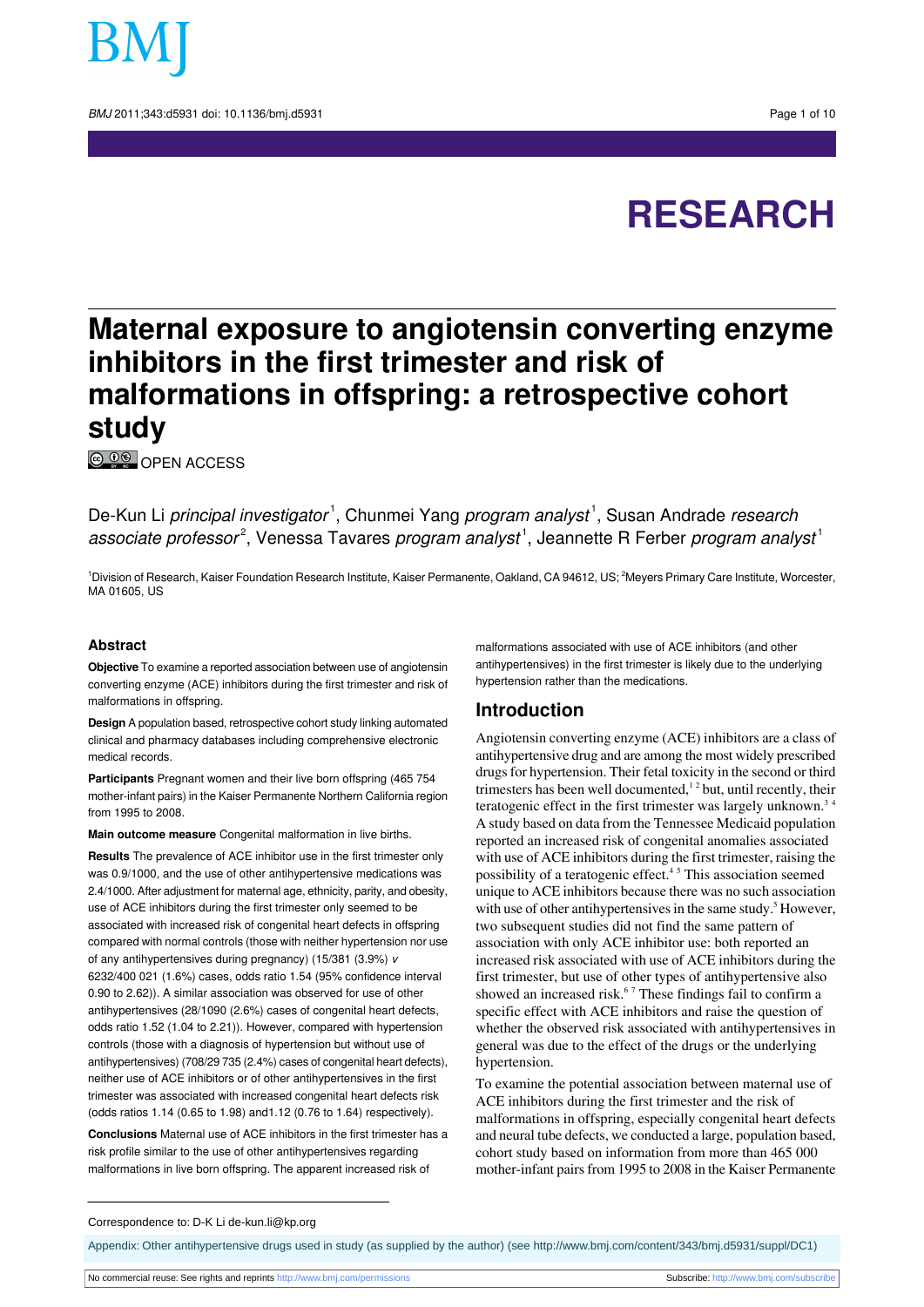Northern California system. Our aim was to clarify whether the observed risk was unique to ACE inhibitor use, to antihypertensives in general, or to the underlying hypertension.

### **Methods**

A population based, retrospective, cohort study was conducted among the Kaiser Permanente Northern California member population of women who delivered a live birth from 1995 to 2008. The study was approved by the Kaiser Permanente Northern California Institutional Review Board. Kaiser Permanente Northern California has well established automated clinical and pharmacy databasesthat capture delivery, diagnosis of malformation, dispenses of prescription drugs, and presence of hypertension during pregnancy. In addition, through linkage to various databases including California birth certificate data and the Kaiser Permanente Northern California Alpha-Fetoprotein Prenatal Screening Program, we were able to obtain additional variables (such as maternal pre-existing diabetes, pregnancy weight, age, ethnicity, education) for adjustment as potential confounders. To examine the risk of malformation in offspring, we included all live births in the study population.

#### **Ascertainment of maternal exposure to ACE inhibitors and other antihypertensives during pregnancy**

The Pharmacy Information Management System is a computerised pharmacy prescription and dispensation database in Kaiser Permanente Northern California. This captures all prescription drugs dispensed, with information on date dispensed, dose, and days of supply. Use of ACE inhibitors and other antihypertensives during pregnancy was ascertained through linkage of the information from the database to women who delivered live births from 1 January 1995 to 31 December 2008 identified from the Kaiser Permanente Northern California clinical databases.

Last menstrual period was determined based on gestational age recorded in the Kaiser Permanente Northern California clinical databases in combination with the calendar date at delivery (last menstrual period=date at delivery−gestational age). Through linkage to information on dates of drug dispensation and days of supply from the pharmacy database, we were able to identify women who were exposed to ACE inhibitors and other antihypertensives during pregnancy. We classified the timing of exposure as: (*a*) use during the first trimester only, (*b*) use during the second or third trimester only, and (*c*) use at any time during pregnancy. Two cohorts of women who were exposed to antihypertensive drugs during pregnancy were established: a cohort exposed to ACE inhibitors and a cohort exposed to antihypertensives other than ACE inhibitors. Any pregnant women who used ACE inhibitors in isolation or in combination with other drugs were classified into the cohort exposed to ACE inhibitors. We excluded a few users of angiotensin receptor blockers in this cohort since they have some pharmacological similarities with ACE inhibitors. Users of all other antihypertensive drugs (see appendix on bmj.com for the list) were classified into the cohort of "other antihypertensive drug users."

#### **Comparison cohorts**

One of the most difficult methodological challenges in pharmacoepidemiological studies is to control for the underlying indication for the drugs being studied. Therefore, establishing a comparable control group is crucial. Since the underlying

condition for ACE inhibitors is hypertension, we identified pregnant women who had a diagnosis of hypertension at any time from one year before their last menstrual period to the end of their pregnancy but who were not prescribed any antihypertensive drugs(based on our pharmacy data). This group served as a control for the underlying indication of antihypertensive drugs (that is, hypertension controls). The remaining pregnant women who had neither a diagnosis of hypertension nor use of any antihypertensive drug formed the normal control group.

#### **Ascertainment of malformations**

All live born infants in the identified eligible mother-infant pairs were linked to clinical databases (both inpatient and outpatient data) including electronic medical records to identify diagnoses of major malformations(ICD-9 CM (international classification of diseases, ninth revision) codes 740.0–759.9). In order to allow comparisons, we included malformations of similar types to those included in the study by Cooper et al that reported the association between ACE inhibitor use in the first trimester and malformation risk in offspring.<sup>5</sup>

All infants were followed to the end of the study period, 31 December 2008, to maximise the use of existing clinical information for a more complete ascertainment of malformations. However, most malformations (for example, 89% of congenital heart defects identified) were diagnosed in the infants before 1 year of age.

While the Kaiser Permanente Northern California automated databases have been shown to be comprehensive and accurate, <sup>89</sup> we conducted a validation study of the diagnoses of malformations by comparing the diagnoses between medical charts and our clinical databases. We randomly selected 237 maternal-infant pairs for a validation study. The diagnoses of malformations were compared between the two data sources. While medical records may not necessarily be error-free, the diagnoses of malformations from our clinical databases and medical records were quite consistent. Compared with medical records, the sensitivity and specificity for diagnoses of malformations recorded in the Kaiser Permanente Northern California clinical databases were 100% and 94% respectively for any malformations, and 98% and 99% respectively for diagnoses of congenital heart defects.

#### **Ascertainment of potential confounders and effect modifiers**

In addition to the underlying indications for use of antihypertensive drugs, pre-existing diabetes before the index pregnancy and being overweight during pregnancy were probably the two most important potential confounders or effect modifiers. Women in the study cohorts with a pre-existing diagnosis of diabetes were identified through linkage to the Kaiser Permanente Northern California diabetes registry. Kaiser Permanente Northern California has a well established diabetes registry with over 200 000 members that ascertains, verifies, and follows up all Kaiser Permanente Northern California members with a diagnosis of diabetes (type 1, type 2, or previous gestational diabetes). The registry has been estimated to be 98% sensitive for diagnosed diabetes (compared with self reports derived from a survey in 2000).<sup>10</sup> This registry allowed us to identify accurately women with a diagnosis of pre-existing diabetes and provided an opportunity to examine the potential interaction between use of ACE inhibitors during pregnancy and pre-existing diabetes.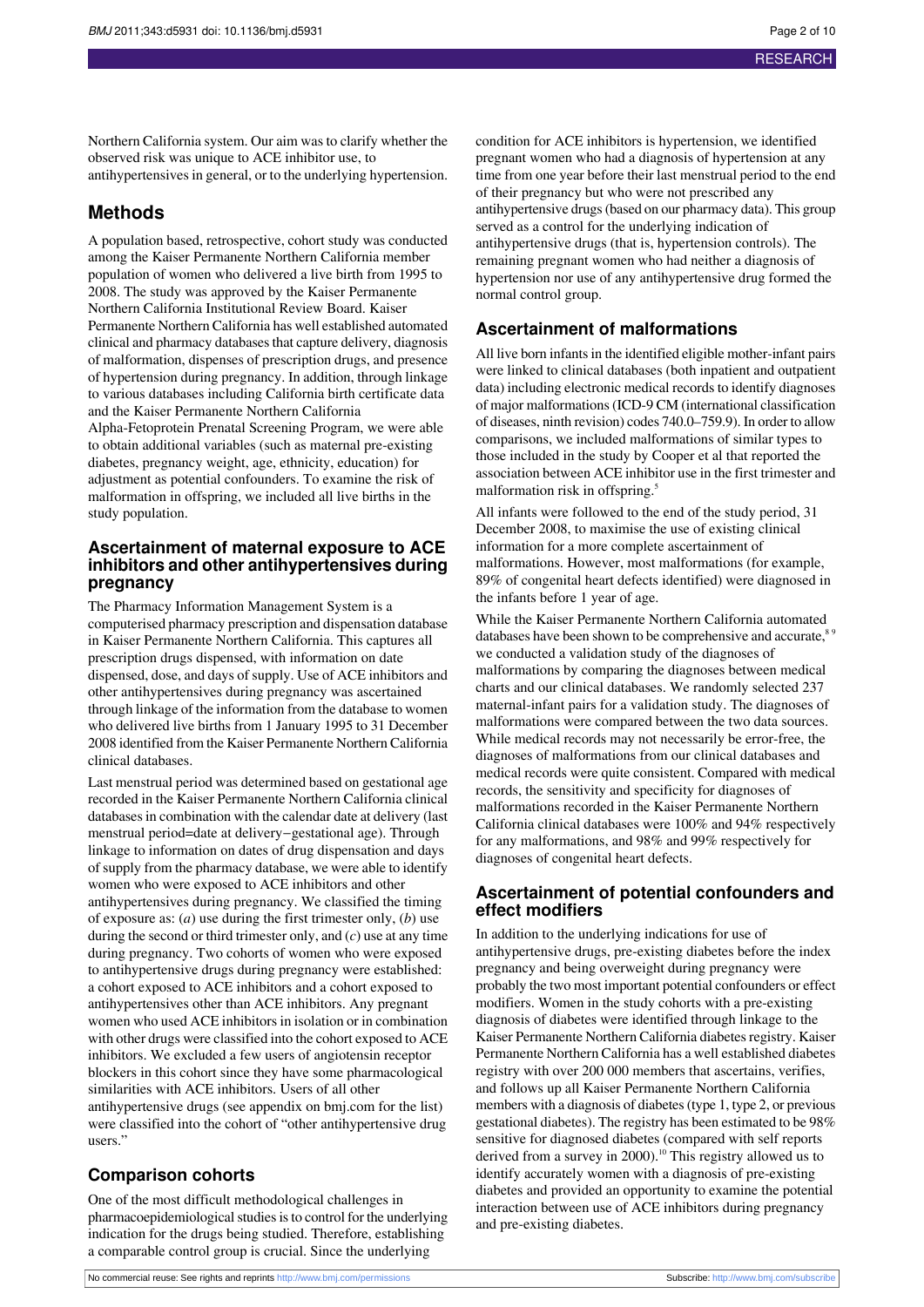In the current study population, about 70% of pregnant women had information on body weight during the second trimester (around 16–20 weeks of gestation) when they took part in prenatal screening. Information on height was not available for most subjects, however, so body mass index could not be calculated. We used the 90th centile of body weight in the second trimester (207 pounds (94 kg)) in our study population as the cut-off point for overweight.

From the Kaiser Permanente Northern California databases, we also had information on maternal age, ethnicity, and parity for the pregnant women included. Through linkage to the California State birth certificate data, we were able to obtain information on some additional potential confounders including maternal education levels and smoking during pregnancy. However, because the California State birth certificate data were available only up to 2006, we had missing data for those two potential confounders for the births in 2007–8.

#### **Analyses**

We used logistic regression to control for confounders(maternal age, ethnicity, parity, pre-existing diabetes, and overweight) while examining the effect of maternal exposure to ACE inhibitors and other antihypertensive drugs during pregnancy on the risk of malformations in offspring. Because the rate of malformation is relatively low, odds ratios and associated 95% confidence intervals were used as approximation for relative risk to measure the strength of the association and stability of the estimates.

In addition to establishing a "hypertension only" cohort to control for the underlying indication for antihypertensive drugs, we extensively examined two important potential confounders, pre-existing diabetes and overweight. Both were adjusted for in the analyses and stratified for examination of potential modifying effect. Other potential confounders including maternal age, ethnicity, and parity were also controlled for throughout the analyses. Finally, for some variables that were available only from the California State birth certificate data (thus, available only for births up to 2006), we conducted separate analyses adjusting for those few variables among a subset of the study population including births up to 2006.

#### **Results**

Overall, the study included 465 754 mother-infant pairs. The prevalence of ACE inhibitor use during pregnancy was 1.6/1000 pregnancies, and use of other antihypertensive drugs was 38/1000. The prevalence of ACE inhibitor use in the first trimester only was 0.9/1000 and in the second or third trimester only was 0.1/1000. The prevalence of use of other antihypertensive drugs in the corresponding periods was 2.4/1000 and 26.5/1000 respectively.

Table 1[⇓](#page-6-0) presents the characteristics of the four comparison cohorts. Compared with both normal controls and hypertension controls, women who used ACE inhibitors during pregnancy were noticeably older and more likely to be African-American, overweight (≥207 pounds (94 kg)), have pre-existing diabetes, and have more live born children. On the other hand, the characteristics of those who used other antihypertensive drugs were similar to those of the normal controls and hypertension controls except that they were slightly more overweight than the normal controls but similar in weight to the hypertension controls.

#### **Maternal exposure to antihypertensive drugs and risk of major malformations in offspring**

Table 2[⇓](#page-7-0) presents results of the association between maternal exposure to antihypertensive drugs, especially ACE inhibitors, during various periods of pregnancy and the risk of major malformations in offspring after adjustment for maternal age, ethnicity, parity, pre-existing diabetes, and overweight. For maternal exposure during the first trimester only, use of ACE inhibitors was associated with about 20% increased risk of any malformations in offspring compared with normal controls (34/400 (8.5%) *v* 22 429/416 218 (5.4%) cases), though this was not statistically significant. However, this association was not unique to use of ACE inhibitors. Use of other antihypertensive drugs showed a similar association (79/1141 (6.9%) cases of birth defects, 22% increased risk). Presence of hypertension during pregnancy was also associated with a similarly increased risk of malformations in offspring (2247/31 274 (7.2%) cases, oddsratio 1.25 (95% confidence interval 1.19 to 1.31)) (table [2⇓](#page-7-0)). Compared with the hypertension controls, there was no increased risk of malformation associated with use of either ACE inhibitors or other antihypertensive drugs. Analyses for use of antihypertensives during the first trimester, regardless of use in other trimesters, showed a largely similar pattern of association (58/704 (8.2%) for ACE inhibitors, 327/4390 (7.5%) for other antihypertensives).

#### **Maternal exposure to antihypertensive drugs and risk of congenital heart and neural tube defects in offspring**

The association with congenital heart defects (ICD-9 codes 745–747) and neural tube defects (ICD-9 codes 740–742) was further examined because these two types of malformations were reported specifically as being associated with ACE inhibitor use during the first trimester.<sup>5</sup> The association between use of antihypertensive drugs (ACE inhibitor or otherwise) during the first trimester only and the risk of congenital heart defects in offspring showed a similar pattern of the association. Although maternal exposure to ACE inhibitors during the first trimester only was potentially associated with a 54% increased risk of congenital heart defects in offspring compared with normal controls (15/381 (3.9%) *v* 6232/400 021 (1.6%) cases, odds ratio 1.54 (0.90 to 2.62)), use of other antihypertensive drugs was also associated with a 52% increased risk of congenital heart defects (28/1090 (2.6%) cases, odds ratio 1.52 (1.04 to 2.21)). Even the presence of hypertension itself during pregnancy was associated with a 41% increased risk of congenital heart defects (708/29 735 (2.4%) cases, odds ratio 1.41 (1.30 to 1.53)). Therefore, compared with the hypertension controls, use of antihypertensive drugs in pregnancy was not associated with increased risk for congenital heart defects.

For neural tube defects, maternal use of either ACE inhibitors or other antihypertensives was not associated with increased risk, whereas the presence of hypertension during pregnancy itself was associated with an increased risk of neural tube defects (table 2[⇓\)](#page-7-0). The results among those who used ACE inhibitors in the first trimester regardless of use during other trimesters showed a similar pattern of the association.

#### **Use of antihypertensive drugs during the second or third trimesters**

Although ACE inhibitor use during the second or third trimesters only showed a similar pattern of association with any malformations, congenital heart defects, or neural tube defects as that shown by use of ACE inhibitors and other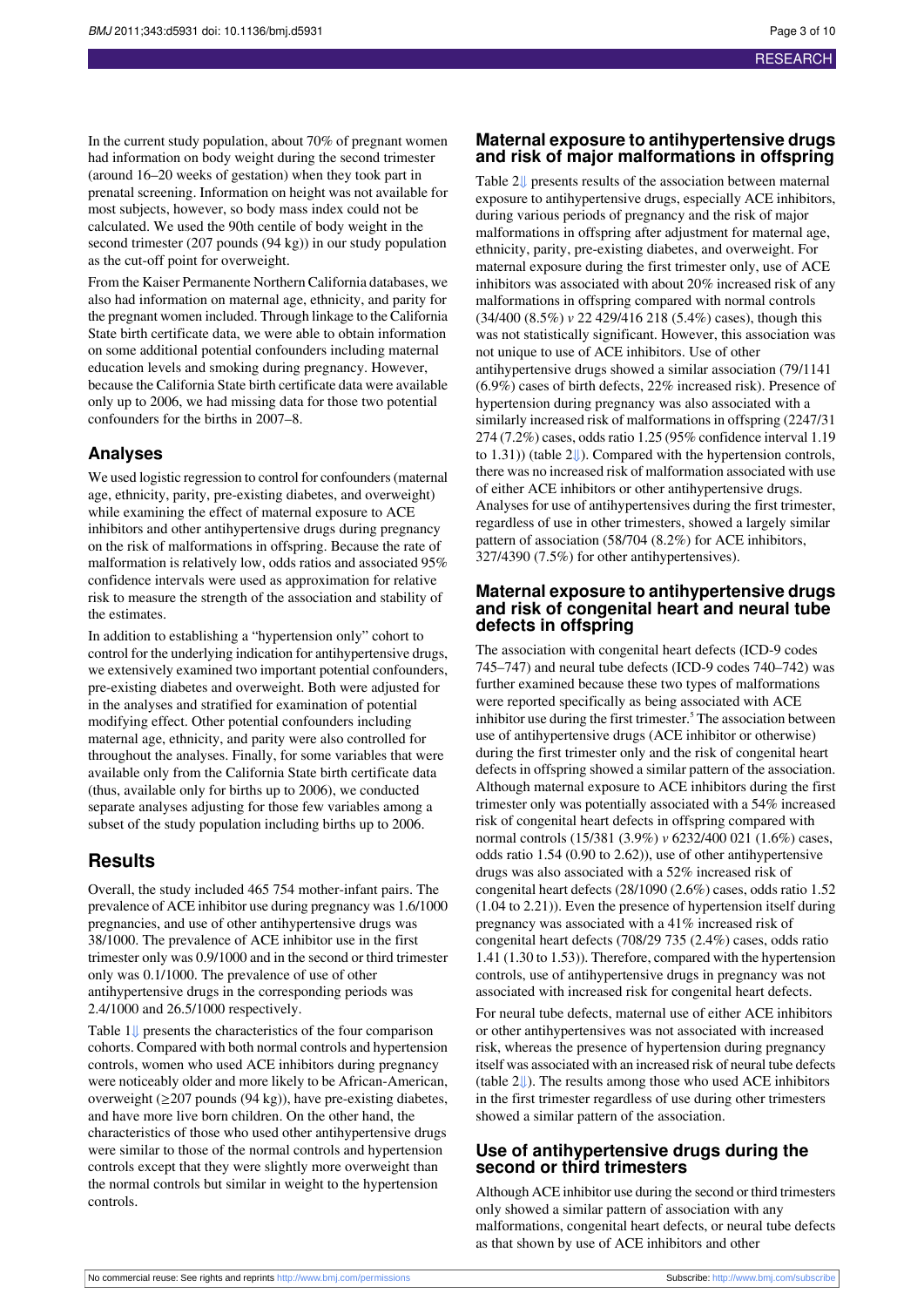antihypertensives during the first trimester (table  $2\mathbb{U}$ ), it was also associated with a noticeably higher risk of malformations. This increased fetal risk associated with ACE inhibitor use during the second or third trimester is well documented, resulting in ACE inhibitor use being classified by the US Food and Drug Administration as a category D drug (generally not recommended for use during the second or third trimester).

#### **Influence of pre-existing diabetes and overweight**

Although pre-existing diabetes and obesity were adjusted for in the analyses above, we further controlled for these factors by excluding mothers with these two conditions. Firstly, we repeated the analyses described in table 2 among those without pre-existing diabetes. After adjustment for confounders, the results in table 3[⇓](#page-8-0) show that the pattern of the observed association between maternal exposure to antihypertensive drugs and the risk of malformations was largely similar to that observed in the entire study population (table 2[⇓](#page-7-0)). The similarity existed for antihypertensive use during the first trimester as well as during other periods of pregnancy, although the association between ACE inhibitor use in the first trimester only and the risk of any malformations no longer existed in this group (tables  $3\parallel$ ).

Secondly, we conducted similar analyses among women not overweight. We used the 90th centile of body weight (207 pounds, 94 kg) during the second trimester (the only available information on body weight) as the cut-off value. We observed a similar pattern of the associations as described above in relation to pre-existing diabetes, although most associations related to ACE inhibitor use in the first trimester only were not statistically significant because of the small sample sizes in each stratum (<90th centile, ≥90th centile, and unknown) (data not shown).

#### **Use of antihypertensive drugs without underlying hypertension**

Because some antihypertensive drugs can be used for conditions other than hypertension, we further split the users of antihypertensive drugs into two categories—with and without a diagnosis of hypertension. To reduce the influence of pre-existing diabetes, we conducted the analysis among those without pre-existing diabetes. Overall, the pattern of the association remained the same: use of both ACE inhibitors and of other antihypertensives as well as hypertension itself increased the risk of malformations (table 4[⇓](#page-9-0)). The association was not uniquely related to ACE inhibitor use. In addition, there was no increased risk associated with use of antihypertensive drugs(ACE inhibitors or otherwise) compared with hypertension controls. Because of the reduced sample size from refinement in individual categories, many estimates were not statistically significant or could not be obtained.

#### **Additional analyses**

To examine whether there were other potential confounders in addition to those adjusted for in the models, we conducted further analyses after adjustment for maternal education level, smoking status, and complications during pregnancy in a subset of births up to 2006 for which information on those variables was available from the California State birth certificate data. The additional adjustment for those variables did not change the observed associations (data not shown).

We also conducted additional analyses to examine any potential dose-response relation. No such relation was observed with the duration of use of either ACE inhibitors or other antihypertensive drugs. In addition, restricting malformations to those diagnosed before the age of 1 year did not change the results.

## **Discussion**

#### **Comparison with previous studies**

ACE inhibitor use during the second or third trimesters of pregnancy is known to be associated with fetal toxicity. The US Food and Drug Administration classifies ACE inhibitor use during second and third trimesters as a category D drug (known fetal risk). The potential teratogenic effect of ACE inhibitors during the first trimester was raised in a report of increased risk of malformations after maternal exposure to ACE inhibitors in the first trimester in the Tennessee Medicaid population.<sup>5</sup> This observed association was specifically related to ACE inhibitor use and was not present for use of other antihypertensive drugs in the study.<sup>5</sup>

Our study was based on a much larger and more ethnically diverse population with well established clinical, pharmacy, and registry databases. Although we observed an increased risk of malformations associated with ACE inhibitor use in the first trimester compared with normal controls, this association was not unique to ACE inhibitors. Use of other antihypertensive drugs in the first trimester showed a similarly increased risk of malformations in both the overall population and in those women without pre-existing diabetes. Therefore, our results do not support the argument that maternal use of ACE inhibitors in the first trimester significantly increases the risk of fetal malformations more than any other antihypertensive drug. Our findings are consistent with those from two other studies which showed that use of ACE inhibitors and of other antihypertensives were associated with similarly increased risk of malformations.<sup>67</sup>

In addition, we observed that an underlying diagnosis of hypertension was also associated with an increased risk of malformations in offspring (tables 2[⇓](#page-7-0) and 3[⇓\)](#page-8-0). This raises the question whether it was the underlying hypertension or the use of antihypertensives that led to the increased risks of malformation in offspring. Compared with the hypertension controls in our study, use of antihypertensives (including ACE inhibitors) in the first trimester showed no association with increased risk of malformations. Most estimates of odds ratio were around 1. For example, the risks of congenital heart defects associated with maternal use of ACE inhibitors and of other antihypertensives in the first trimester only were 1.14 (0.65 to 1.98) and 1.12 (0.76 to 1.64) respectively (table [2⇓](#page-7-0)).

Although our study did not confirm the reported unique association between maternal use of ACE inhibitors in the first trimester and increased risk of malformations,<sup>5</sup> we did observe a stronger association between maternal exposure to ACE inhibitors during the second or third trimesters and the risk of malformations than exposure to other antihypertensive drugs. This fetal risk associated with maternal use of ACE inhibitors during the later part of pregnancy is well known. Our confirmation of this established association in the present study provides support for our findings of the association with ACE inhibitor use in the first trimester.

Many reasons might account for the different findings in our study and those of Cooper et al.<sup>5</sup> Firstly, the study populations were quite different. Our study population was more than 15 times larger than that in the study of Cooper et al.<sup>5</sup> In addition, our study cohorts (ACE inhibitor users, users of other antihypertensives, hypertension controls, and normal controls)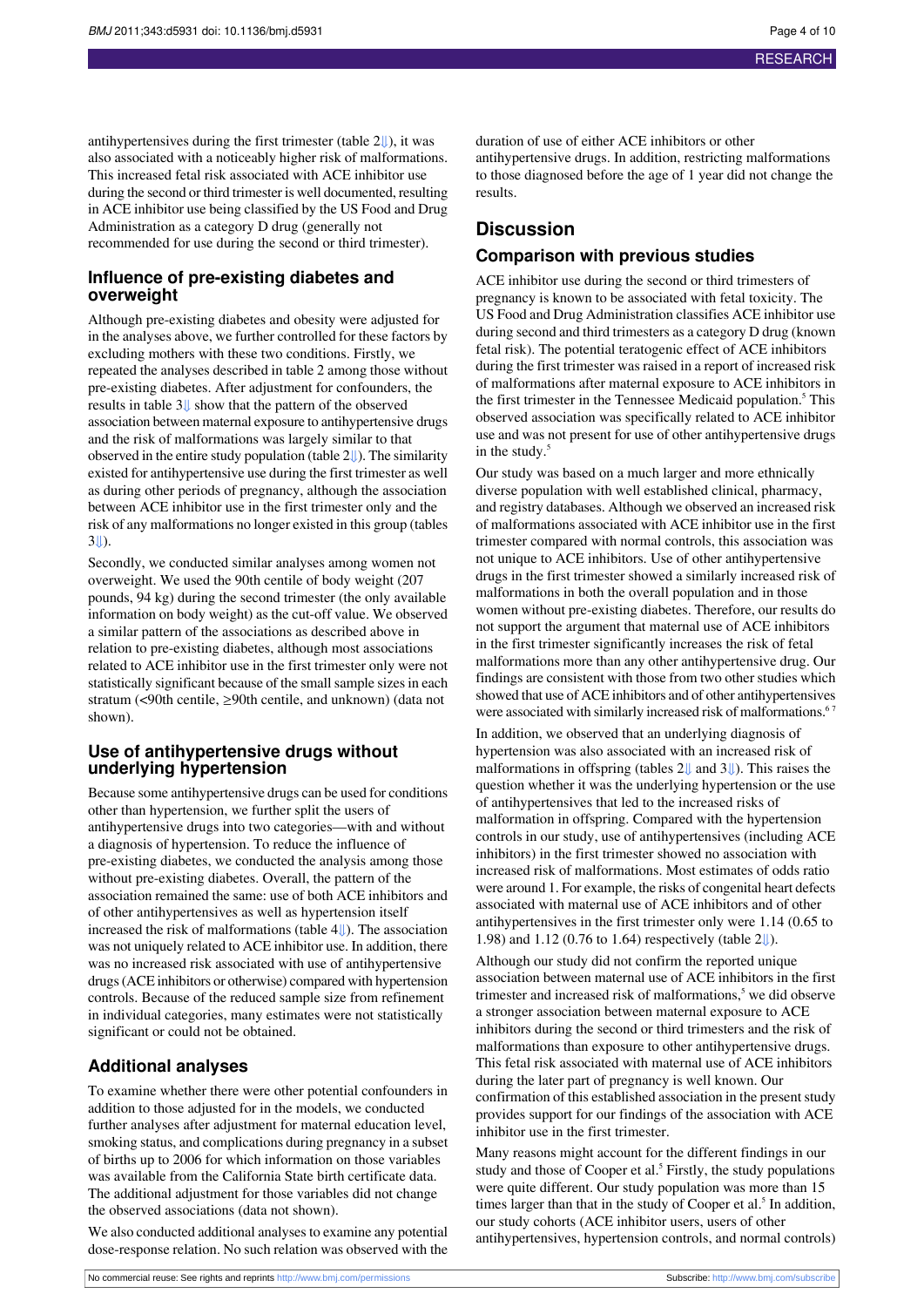came from the same pool of members of Kaiser Permanente Northern California, ensuring comparability among them. The earlier study population was based on the Tennessee Medicaid population,<sup>5</sup> whereas ours represented the underlying population in the service areas of the Northern California region with a different the ethnic composition—about 48% African-Americans in the earlier study compared with 10% in our study.

#### **Strengths of the study**

By identifying and establishing a cohort of pregnant women who had hypertension but did not use antihypertensive drugs, we were able to examine and disentangle the pharmacological effect of antihypertensive drugs from the effect of underlying hypertension. Our results show that the underlying hypertension is more likely to be associated with increased risk of malformations in offspring than antihypertensive drug use in the first trimester. While hypertension in pregnancy has been associated with some adverse pregnancy outcomes, including preterm delivery and fetal growth retardation, its relation with the risk of birth defects is unclear.<sup>11</sup> In addition, we were able to separate users of antihypertensive drugs into two groups: those with a diagnosis of hypertension and those without the diagnosis. These separate cohorts allowed further disentanglement of the effect of drugs from underlying indications for the drugs.

Another strength of our study is our detailed analyses of antihypertensive drug exposure in various periods during pregnancy (in the first trimester only, any exposure in the first trimester, and exposure in the second or third trimesters only). Such analyses allowed us to confirm the presence of the known fetal toxicity due to ACE inhibitor use during the second or third trimester, providing confidence in our overall findings. However, the small number of women who used ACE inhibitors in the second or third trimester made the estimates relatively unstable.

#### **Limitations of the study**

As with any pharmacoepidemiological study using automated databases, assumptions had to be made. Although dispensary information from the Kaiser Permanente Northern California pharmacy data was accurate, women's compliance in taking the prescribed drugs is unknown. Given that antihypertensive drugs are for serious underlying conditions, compliance was expected to be high. Any non-compliance should be similar between ACE inhibitor users and users of other antihypertensive drugs, thus not affecting the observation that use of ACE inhibitors and of other antihypertensives in the first trimester had similar risk profiles in relation to malformations in offspring.

Another potential limitation of our reliance on pharmacy databases is the inability to identify women who obtained prescriptions from pharmacies outside Kaiser Permanente Northern California. However, members of Kaiser Permanente Northern California had substantial incentives to obtain drugs from Kaiser Permanente Northern California's own pharmacies in terms of the benefit of drug coverage with low co-payment. In addition, given the ACE inhibitor use in the first trimester only was rare among the pregnant women (0.9/1000), any potential impact from women who were misclassified as non-users (because of their obtaining ACE inhibitors from outside pharmacies) would be negligible because the percentage would be so small.

Also, we had little information on the characteristics of women with treated and untreated hypertension. Therefore, we were not able to distinguish between the potential underlying

differences in the risk of having a child with birth defects and treatment effect on the risk of birth defects. Nevertheless, untreated hypertension is likely to be less severe than treated hypertension, and the risk of having a child with birth defects was quite similar between women with treated hypertension (in the first trimester) and those with untreated hypertension.

Finally, our study could not rule out the possibility that ACE inhibitor use during pregnancy might be associated with the risk of some subtle defects that we were not able to examine.

#### **Conclusions**

In this large, population based, cohort study we observed a similar elevated risk of malformations in offspring among women who, during the first trimester of pregnancy, had used either ACE inhibitors or other antihypertensive drugs or who had hypertension and did not use antihypertensives. Our finding did not confirm a previously reported unique association between use of ACE inhibitors in the first trimester and risk of malformations in offspring. Our finding suggests that it is likely the underlying hypertension, rather than use of antihypertensive drugs in the first trimester, that increases the risk of malformations in offspring.

We thank Roxana Odouli for her help during preparation of the manuscript.

Contributors: D-KL (study guarantor) was responsible for the design of the study, obtaining funding, analysis and interpretation of the data, and preparation of the manuscript. CY, VT, and JRF contributed to the preparation of datasets for analyses. CY conducted data analyses. SA contributed to obtaining funding. JRF and SA reviewed the manuscript. Funding: This project was funded under Contract No 290050033I from

the Agency for Healthcare Research and Quality, US Department of Health and Human Services as part of the Developing Evidence to Inform Decisions about Effectiveness (DEcIDE) programme. The Food and Drug Administration, Office of Women's Health also contributed funds. The authors of this report are responsible for its content. Statements in the report should not be construed as endorsement by the Agency for Healthcare Research and Quality, the Food and Drug Administration, or the US Department of Health and Human Services.

Competing interests: All authors have completed the Unified Competing Interest form at [www.icmje.org/coi\\_disclosure.pdf](http://www.icmje.org/coi_disclosure.pdf) (available on request from the corresponding author) and declare: no support from any organisation for the submitted work; no financial relationships with any organisations that might have an interest in the submitted work in the previous three years, no other relationships or activities that could appear to have influenced the submitted work.

Ethical approval: Institutional Review Boards of Kaiser Permanente in Northern California and California State Committee for the Protection of Human Subjects.

Data sharing: No additional data available.

- 1 Barr M Jr. Teratogen update: angiotensin-converting enzyme inhibitors. Teratology 1994;50:399-409.
- 2 Ratnapalan S, Koren G. Taking ACE inhibitors during pregnancy. Is it safe? Can Fam Physician 2002;48:1047-9.
- 3 Postmarketing surveillance for angiotensin-converting enzyme inhibitor use during the first trimester of pregnancy—United States, Canada, and Israel, 1987-1995. MMWR Morb Mortal Wkly Rep 1997;46:240-2.
- Friedman JM. ACE inhibitors and congenital anomalies. N Engl J Med 2006;354:2498-500. 5 Cooper WO, Hernandez-Diaz S, Arbogast PG, Dudley JA, Dyer S, Gideon PS, et al. Major
- congenital malformations after first-trimester exposure to ACE inhibitors. N Engl J Med 2006;354:2443-51. 6 Caton AR, Bell EM, Druschel CM, Werler MM, Lin AE, Browne ML, et al. Antihypertensive
- medication use during pregnancy and the risk of cardiovascular malformations. Hypertension 2009;54:63-70.
- 7 Lennestal R, Otterblad OP, Kallen B. Maternal use of antihypertensive drugs in early pregnancy and delivery outcome, notably the presence of congenital heart defects in the infants. Eur J Clin Pharmacol 2009;65:615-25.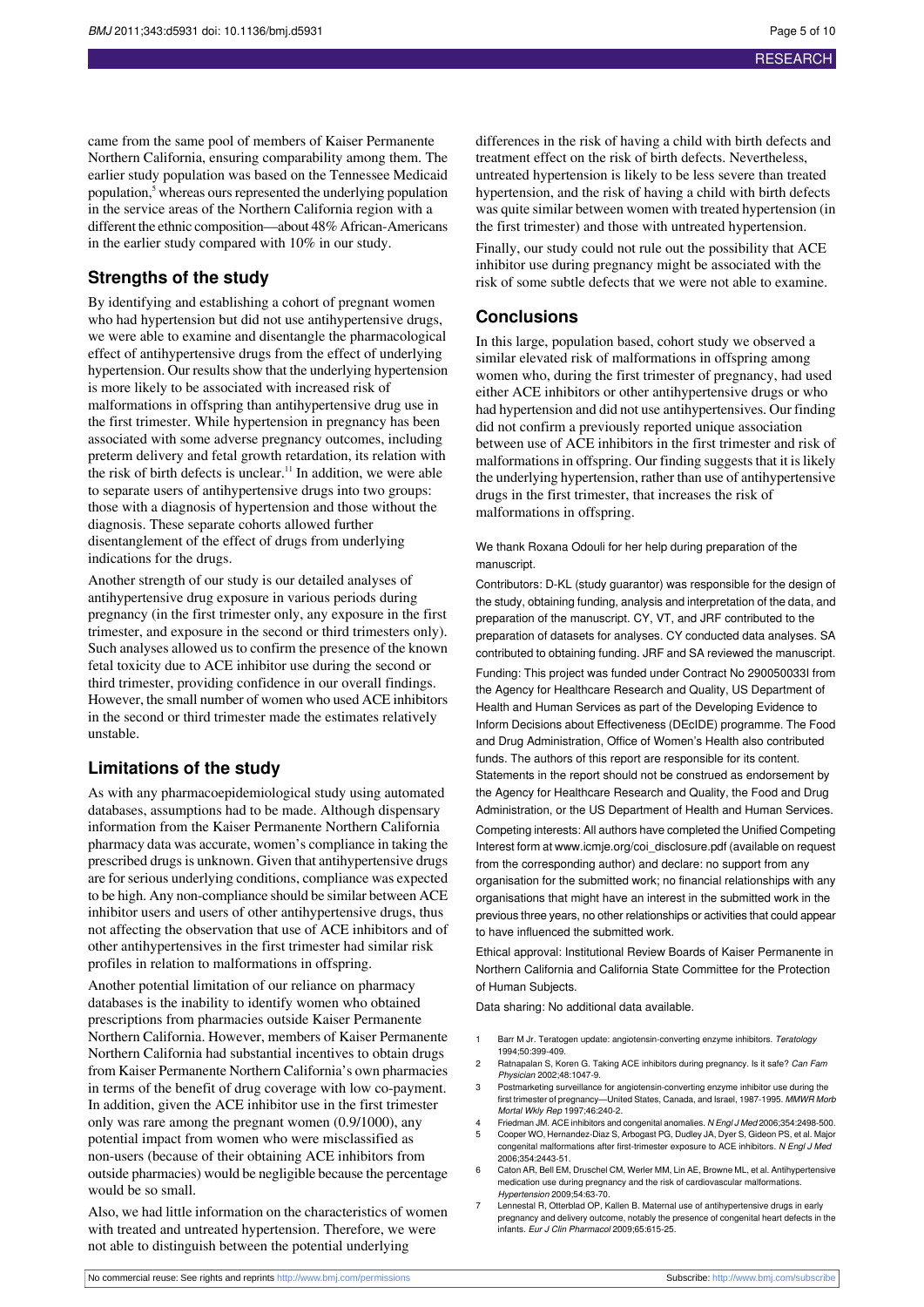#### **RESEARCH**

#### **What is already known on this topic**

Use of ACE inhibitors during the first trimester of pregnancy was reported to increase the risk of birth defects whereas use of other antihypertensive drugs was not

#### **What this study adds**

This much larger study with a more ethnically diverse population did not confirm the reported finding

The similar elevated risk of malformations in offspring of women who used any antihypertensive drugs in the first trimester and women who had untreated hypertension suggests it is likely the underlying condition of hypertension that increases the risk of birth defects

- 8 Selby JV, Karter AJ, Ackerson LM, Ferrara A, Liu J. Developing a prediction rule from automated clinical databases to identify high-risk patients in a large population with diabetes. Diabetes Care 2001;24:1547-55.
- 9 Kroner BA, Billups SJ, Garrison KM, Lyman AE, Delate T. Actual versus projected cost avoidance for clinical pharmacy specialist-initiated medication conversions in a primary care setting in an integrated health system. J Manag Care Pharm 2008;14:155-63.
- 10 Ferrara A, Quesenberry CP, Karter AJ, Njoroge CW, Jacobson AS, Selby JV. Current use of unopposed estrogen and estrogen plus progestin and the risk of acute myocardial infarction among women with diabetes: the Northern California Kaiser Permanente Diabetes Registry, 1995-1998. Circulation 2003;107:43-8.
- 11 Banhidy F, Acs N, Puho EH, Czeizel AE. Chronic hypertension with related drug treatment of pregnant women and congenital abnormalities in their offspring: a population-based<br>study. *Hypertens Res* 2011;34:257-63.

**Accepted:** 05 September 2011

#### Cite this as: BMJ 2011;343:d5931

This is an open-access article distributed under the terms of the Creative Commons Attribution Non-commercial License, which permits use, distribution, and reproduction in any medium, provided the original work is properly cited, the use is non commercial and is otherwise in compliance with the license. See: [http://creativecommons.org/licenses/by](http://creativecommons.org/licenses/by-nc/2.0/)[nc/2.0/](http://creativecommons.org/licenses/by-nc/2.0/) and <http://creativecommons.org/licenses/by-nc/2.0/legalcode>.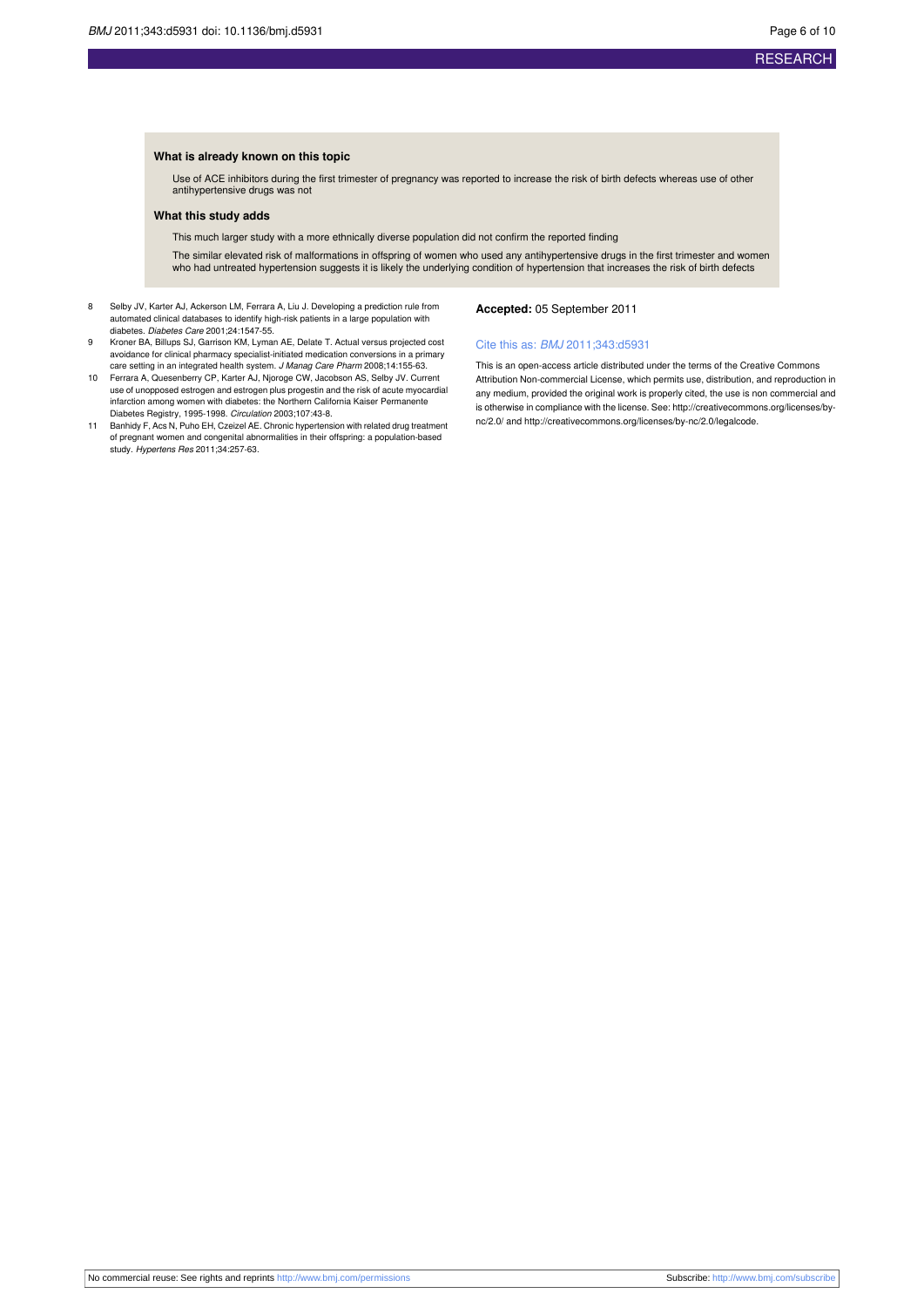## **Tables**

<span id="page-6-0"></span>Table 1| Distribution of characteristics by use of antihypertensive medications during pregnancy among 465 754 women who delivered live offspring in the Kaiser Permanente Northern California region during 1995-2008. Values are numbers (percentages) of subjects

|                             | Maternal characteristics Normal controls (n=416 218)* | <b>Hypertension controls</b><br>$(n=31 274)$ <sup>+</sup> | Other antihypertensive use<br>$(n=17 507)$ ‡ | ACE inhibitor use (n=755)§ |
|-----------------------------|-------------------------------------------------------|-----------------------------------------------------------|----------------------------------------------|----------------------------|
| Age at delivery (years):    |                                                       |                                                           |                                              |                            |
| $20$                        | 27 839 (6.7)                                          | 2019 (6.5)                                                | 899 (5.1)                                    | 7(0.9)                     |
| $20 - 25$                   | 73 186 (17.6)                                         | 5210 (16.7)                                               | 2340 (13.4)                                  | 44 (5.8)                   |
| $25 - 30$                   | 119 109 (28.6)                                        | 8124 (26.0)                                               | 4289 (24.5)                                  | 102 (13.5)                 |
| $30 - 35$                   | 118 237 (28.4)                                        | 8648 (27.7)                                               | 5113 (29.2)                                  | 210 (27.8)                 |
| $35 - 40$                   | 62 812 (15.1)                                         | 5554 (17.8)                                               | 3647 (20.8)                                  | 253 (33.5)                 |
| $\geq 40$                   | 14 523 (3.5)                                          | 1710 (5.5)                                                | 1204 (6.9)                                   | 138 (18.3)                 |
| Unknown                     | 512(0.1)                                              | 9(0.03)                                                   | 15(0.1)                                      | 1(0.1)                     |
| Ethnicity:                  |                                                       |                                                           |                                              |                            |
| White                       | 185 778 (44.6)                                        | 15 286 (48.9)                                             | 8139 (46.5)                                  | 264 (35.0)                 |
| African American            | 34 988 (8.4)                                          | 3471 (11.1)                                               | 2473 (14.1)                                  | 150 (19.9)                 |
| Hispanic                    | 89 377 (21.5)                                         | 6179 (19.8)                                               | 2833 (16.2)                                  | 130 (17.2)                 |
| Asian                       | 84 594 (20.3)                                         | 5143 (16.4)                                               | 3286 (18.8)                                  | 159 (21.1)                 |
| Other                       | 3477 (0.8)                                            | 313(1.0)                                                  | 195(1.1)                                     | 8(1.1)                     |
| Unknown                     | 18 004 (4.3)                                          | 882 (2.8)                                                 | 581 (3.3)                                    | 44 (5.8)                   |
| Parity (prior live births): |                                                       |                                                           |                                              |                            |
| 0                           | 161 182 (38.7)                                        | 15 642 (50.0)                                             | 6319 (36.1)                                  | 202 (26.8)                 |
| 1                           | 135 153 (32.5)                                        | 8560 (27.4)                                               | 5373 (30.7)                                  | 191 (25.3)                 |
| $\overline{c}$              | 65 195 (15.7)                                         | 3842 (12.3)                                               | 3046 (17.4)                                  | 167 (22.1)                 |
| $\geq 3$                    | 35 375 (8.5)                                          | 2227 (7.1)                                                | 1952 (11.2)                                  | 134 (17.8)                 |
| Unknown                     | 19 313 (4.6)                                          | 1003(3.2)                                                 | 817 (4.7)                                    | 61(8.1)                    |
| Overweight or obesity¶:     |                                                       |                                                           |                                              |                            |
| No                          | 263 013 (63.2)                                        | 17 377 (55.6)                                             | 10 220 (58.4)                                | 326 (43.2)                 |
| Yes                         | 25 723 (6.2)                                          | 5736 (18.3)                                               | 2229 (12.7)                                  | 212 (28.1)                 |
| Unknown                     | 127 482 (30.6)                                        | 8161 (26.1)                                               | 5058 (28.9)                                  | 217 (28.7)                 |
| Pre-existing diabetes:      |                                                       |                                                           |                                              |                            |
| Yes                         | 1651(0.4)                                             | 689 (2.2)                                                 | 470 (2.7)                                    | 289 (38.3)                 |
| No                          | 414 567 (99.6)                                        | 30 585 (97.8)                                             | 17 037 (97.3)                                | 466 (61.7)                 |

\*No use of antihypertensives during pregnancy and no diagnosis of hypertension.

†No use of antihypertensives during pregnancy but with a diagnosis of hypertension.

‡Use of antihypertensives other than ACE inhibitors during pregnancy.

§Use of ACE inhibitors during pregnancy.

¶90th centile of body weight in the second trimester (207 pounds, 94 kg) used as cut-off point for overweight or obesity.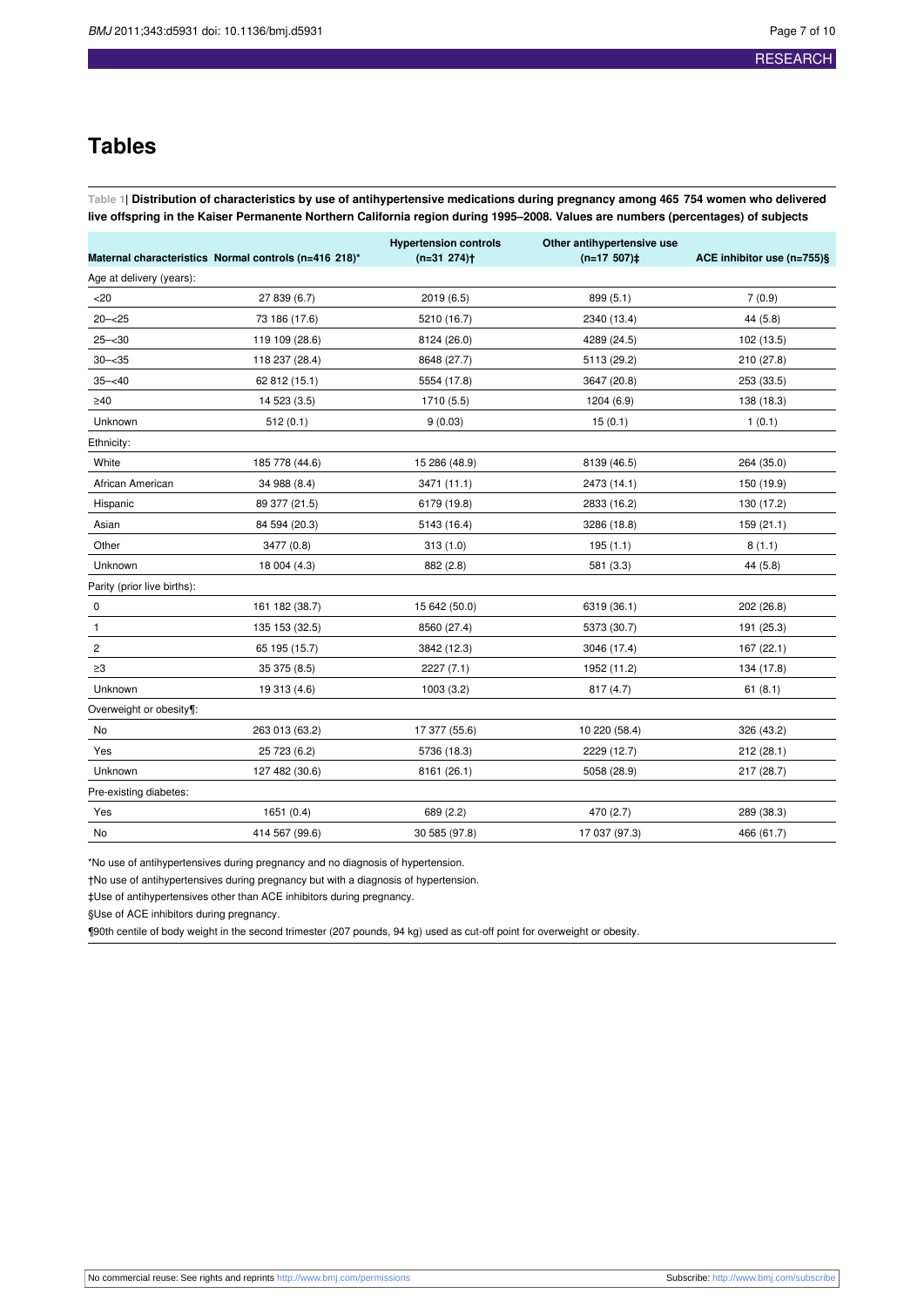<span id="page-7-0"></span>Table 2| Risk of major birth defects in offspring of 465 754 women who delivered in the Kaiser Permanente Northern California region **during 1995–2008 by maternal use of antihypertensive medications during pregnancy**

|                                | No (%) of mother-infant | Odds ratio (95% CI)  |                      |                      |
|--------------------------------|-------------------------|----------------------|----------------------|----------------------|
|                                | pairs                   | Crude<br>Adjusted*   |                      |                      |
| Any birth defect               |                         |                      |                      |                      |
| Normal controls†               | 22 429/416 218 (5.4)    | Reference            | Reference            |                      |
| Hypertension controls‡         | 2247/31 274 (7.2)       | 1.36 (1.30 to 1.42)  | 1.25 (1.19 to 1.31)  | Reference            |
| Antihypertensive use:          |                         |                      |                      |                      |
| Only in 1st trimester:         |                         |                      |                      |                      |
| Other antihypertensives§       | 79/1141 (6.9)           | 1.31 (1.04 to 1.64)  | 1.22 (0.97 to 1.54)  | 1.00 (0.79 to 1.27)  |
| ACE inhibitors¶                | 34/400 (8.5)            | 1.63 (1.15 to 2.32)  | 1.20 (0.84 to 1.72)  | 0.97 (0.67 to 1.41)  |
| Any in 1st trimester**         |                         |                      |                      |                      |
| Other antihypertensives§       | 327/4390 (7.5)          | 1.41 (1.26 to 1.58)  | 1.29 (1.15 to 1.45)  | 1.07 (0.94 to 1.21)  |
| ACE inhibitors¶                | 58/704 (8.2)            | 1.58 (1.21 to 2.06)  | 1.15 (0.87 to 1.52)  | 0.97 (0.73 to 1.30)  |
| Only in 2nd or 3rd trimesters: |                         |                      |                      |                      |
| Other antihypertensives§       | 1334/13 117 (10.2)      | 1.99 (1.88 to 2.11)  | 1.94 (1.83 to 2.05)  | 1.53 (1.43 to 1.65)  |
| ACE inhibitors¶                | 7/51 (13.7)             | 2.80 (1.26 to 6.21)  | 2.34 (1.05 to 5.22)  | 1.88 (0.84 to 4.20)  |
| Congenital heart defects††     |                         |                      |                      |                      |
| Normal controls+               | 6232/400 021 (1.6)      | Reference            | Reference            |                      |
| Hypertension controls‡         | 708/29 735 (2.4)        | 1.54 (1.43 to 1.67)  | 1.41 (1.30 to 1.53)  | Reference            |
| Antihypertensive use:          |                         |                      |                      |                      |
| Only in 1st trimester:         |                         |                      |                      |                      |
| Other antihypertensives§       | 28/1090 (2.6)           | 1.67 (1.14 to 2.43)  | 1.52 (1.04 to 2.21)  | 1.12 (0.76 to 1.64)  |
| ACE inhibitors¶                | 15/381 (3.9)            | 2.59 (1.54 to 4.34)  | 1.54 (0.90 to 2.62)  | 1.14 (0.65 to 1.98)  |
| Any in 1st trimester**         |                         |                      |                      |                      |
| Other antihypertensives§       | 123/4186 (2.9)          | 1.91 (1.59 to 2.29)  | 1.67 (1.39 to 2.01)  | 1.24 (1.02 to 1.52)  |
| ACE inhibitors¶                | 24/670 (3.6)            | 2.35 (1.57 to 3.54)  | 1.39 (0.91 to 2.13)  | 1.10 (0.70 to 1.71)  |
| Only in 2nd or 3rd trimesters: |                         |                      |                      |                      |
| Other antihypertensives§       | 566/12 349 (4.6)        | 3.04 (2.78 to 3.32)  | 2.90 (2.65 to 3.16)  | 2.02 (1.81 to 2.27)  |
| ACE inhibitors¶                | 4/48(8.3)               | 5.75 (2.06 to 15.99) | 4.28 (1.53 to 11.97) | 3.04 (1.08 to 8.56)  |
| Neural tube defects††          |                         |                      |                      |                      |
| Normal controlst               | 2447/396 236 (0.6)      | Reference            | Reference            |                      |
| Hypertension controls‡         | 281/29 308 (1.0)        | 1.56 (1.38 to 1.76)  | 1.43 (1.26 to 1.62)  | Reference            |
| Antihypertensive use:          |                         |                      |                      |                      |
| Only in 1st trimester:         |                         |                      |                      |                      |
| Other antihypertensives§       | 9/1071(0.8)             | 1.36 (0.71 to 2.63)  | 1.26 (0.65 to 2.44)  | 0.90 (0.46 to 1.76)  |
| ACE inhibitors¶                | 2/368(0.5)              | 0.88 (0.22 to 3.53)  | 0.59 (0.14 to 2.38)  | 0.44 (0.11 to 1.84)  |
| Any in 1st trimester**         |                         |                      |                      |                      |
| Other antihypertensives§       | 41/4104 (1.0)           | 1.62 (1.19 to 2.22)  | 1.46 (1.07 to 2.00)  | 1.07 (0.76 to 1.50)  |
| ACE inhibitors¶                | 6/652(0.9)              | 1.50 (0.67 to 3.34)  | 1.03 (0.45 to 2.36)  | 0.86 (0.37 to 2.03)  |
| Only in 2nd or 3rd trimesters: |                         |                      |                      |                      |
| Other antihypertensives§       | 193/11 976 (1.6)        | 2.64 (2.27 to 3.06)  | 2.51 (2.16 to 2.91)  | 1.71 (1.41 to 2.06)  |
| ACE inhibitors¶                | 2/46(4.3)               | 7.33 (1.78 to 30.21) | 5.39 (1.30 to 22.40) | 3.79 (0.90 to 15.87) |

\*Adjusted for pre-existing diabetes, maternal age, ethnicity, parity, and maternal weight, and with different reference categories (normal controls or hypertension controls).

†No use of antihypertensives during pregnancy and no diagnosis of hypertension.

‡No use of antihypertensives during pregnancy but with a diagnosis of hypertension.

§Use of antihypertensives other than ACE inhibitors during pregnancy.

¶Use of ACE inhibitors during pregnancy.

\*\*Any use of antihypertensives in first trimester regardless of use in other trimesters.

††Excluding cases of other birth defects from the denominator.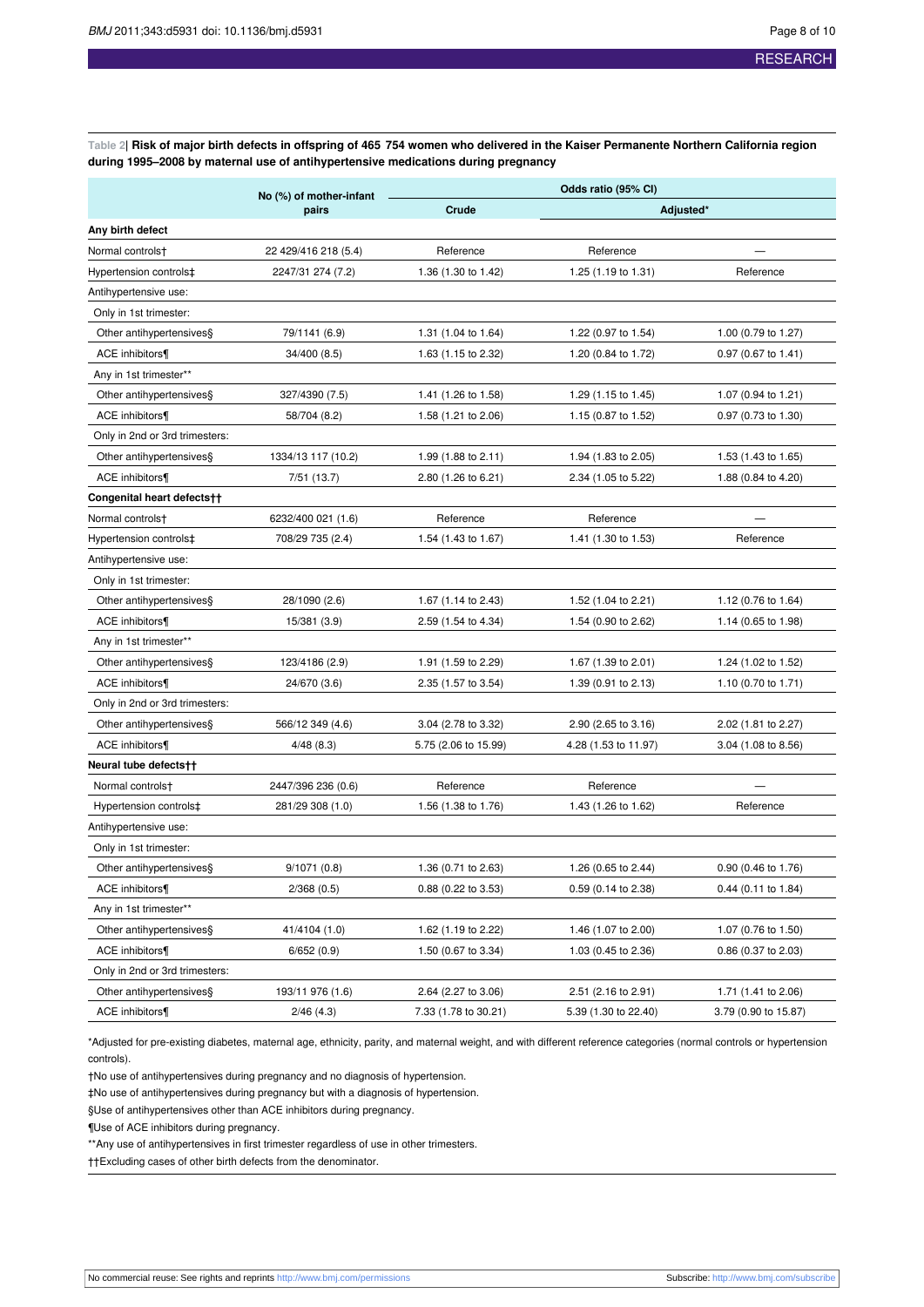<span id="page-8-0"></span>Table 3| Risk of major birth defects in offspring of 462 655 women without pre-existing diabetes who delivered in the Kaiser Permanente **Northern California region during 1995–2008 by maternal use of antihypertensive medications during pregnancy**

|                                | No (%) of mother-infant | Odds ratio (95% CI)  |                      |                       |
|--------------------------------|-------------------------|----------------------|----------------------|-----------------------|
|                                | pairs                   | Crude<br>Adjusted*   |                      |                       |
| Any birth defect               |                         |                      |                      |                       |
| Normal controls+               | 22 277/414 567 (5.4)    | Reference            | Reference            |                       |
| Hypertension controls‡         | 2162/30 585 (7.1)       | 1.34 (1.28 to 1.40)  | 1.25 (1.19 to 1.31)  | Reference             |
| Antihypertensive use:          |                         |                      |                      |                       |
| Only in 1st trimester:         |                         |                      |                      |                       |
| Other antihypertensives§       | 74/1111 (6.7)           | 1.26 (0.99 to 1.59)  | 1.20 (0.94 to 1.52)  | 0.98 (0.77 to 1.25)   |
| ACE inhibitors¶                | 15/248 (6.1)            | 1.13 (0.67 to 1.91)  | 1.07 (0.64 to 1.81)  | $0.88$ (0.52 to 1.50) |
| Any in 1st trimester**         |                         |                      |                      |                       |
| Other antihypertensives§       | 308/4198 (7.3)          | 1.40 (1.24 to 1.57)  | 1.31 (1.16 to 1.47)  | 1.08 (0.95 to 1.23)   |
| ACE inhibitors¶                | 25/424 (5.9)            | 1.10 (0.74 to 1.65)  | 1.05 (0.70 to 1.57)  | 0.89 (0.59 to 1.34)   |
| Only in 2nd or 3rd trimesters: |                         |                      |                      |                       |
| Other antihypertensives§       | 1299/12 839 (10.1)      | 1.98 (1.87 to 2.10)  | 1.95 (1.84 to 2.07)  | 1.55 (1.44 to 1.67)   |
| ACE inhibitors¶                | 6/42(14.3)              | 2.94 (1.34 to 6.98)  | 2.78 (1.17 to 6.61)  | 2.22 (0.93 to 5.28)   |
| Congenital heart defects††     |                         |                      |                      |                       |
| Normal controls+               | 6170/398 460 (1.6)      | Reference            | Reference            |                       |
| Hypertension controls‡         | 669/29 092 (2.3)        | 1.49 (1.38 to 1.62)  | 1.40 (1.29 to 1.52)  | Reference             |
| Antihypertensive use:          |                         |                      |                      |                       |
| Only in 1st trimester:         |                         |                      |                      |                       |
| Other antihypertensives§       | 26/1063 (2.5)           | 1.59 (1.08 to 2.35)  | 1.50 (1.01 to 2.21)  | 1.10 (0.74 to 1.64)   |
| ACE inhibitors¶                | 8/241(3.3)              | 2.19 (1.08 to 4.42)  | 1.98 (0.98 to 4.02)  | 1.47 (0.72 to 3.00)   |
| Any in 1st trimester**         |                         |                      |                      |                       |
| Other antihypertensives§       | 116/4006 (2.9)          | 1.89 (1.57 to 2.29)  | 1.75 (1.45 to 2.11)  | 1.29 (1.05 to 1.59)   |
| ACE inhibitors¶                | 12/411 (2.9)            | 1.91 (1.08 to 3.40)  | 1.73 (0.97 to 3.07)  | 1.31 (0.73 to 2.35)   |
| Only in 2nd or 3rd trimesters: |                         |                      |                      |                       |
| Other antihypertensives§       | 549/12 089 (4.5)        | 3.03 (2.77 to 3.31)  | 2.95 (2.70 to 3.23)  | 2.08 (1.85 to 2.34)   |
| ACE inhibitors¶                | 4/40(10.0)              | 7.06 (2.51 to 19.85) | 6.31 (2.24 to 17.76) | 4.43 (1.57 to 12.52)  |
| Neural tube defects††          |                         |                      |                      |                       |
| Normal controls+               | 2425/394 715 (0.6)      | Reference            | Reference            |                       |
| Hypertension controls‡         | 268/28 691 (0.9)        | 1.53 (1.34 to 1.73)  | 1.43 (1.26 to 1.62)  | Reference             |
| Antihypertensive use:          |                         |                      |                      |                       |
| Only in 1st trimester:         |                         |                      |                      |                       |
| Other antihypertensives§       | 9/1046(0.9)             | 1.40 (0.73 to 2.71)  | 1.33 (0.69 to 2.57)  | 0.94 (0.48 to 1.85)   |
| ACE inhibitors¶                | 2/235(0.9)              | 1.39 (0.35 to 5.59)  | 1.29 (0.32 to 5.19)  | $0.93$ (0.23 to 3.80) |
| Any in 1st trimester**         |                         |                      |                      |                       |
| Other antihypertensives§       | 40/3930 (1.0)           | 1.66 (1.22 to 2.28)  | 1.55 (1.13 to 2.13)  | 1.12 (0.80 to 1.58)   |
| ACE inhibitors¶                | 6/405(1.5)              | 2.44 (1.09 to 5.47)  | 2.24 (1.00 to 5.04)  | 1.65 (0.73 to 3.77)   |
| Only in 2nd or 3rd trimesters: |                         |                      |                      |                       |
| Other antihypertensives§       | 185/11 725 (1.6)        | 2.59 (2.23 to 3.02)  | 2.52 (2.17 to 2.93)  | 1.71 (1.41 to 2.07)   |
| ACE inhibitors¶                | 2/38(5.3)               | 9.02 (2.18 to 37.40) | 7.88 (1.89 to 32.79) | 5.48 (1.31 to 22.99)  |

\*Adjusted for pre-existing diabetes, maternal age, ethnicity, parity, and maternal weight, and with different reference categories (normal controls or hypertension controls).

†No use of antihypertensives during pregnancy and no diagnosis of hypertension.

‡No use of antihypertensives during pregnancy but with a diagnosis of hypertension.

§Use of antihypertensives other than ACE inhibitors during pregnancy.

¶Use of ACE inhibitors during pregnancy.

\*\*Any use of antihypertensives in first trimester regardless of use in other trimesters.

††Excluding cases of other birth defects from the denominator.